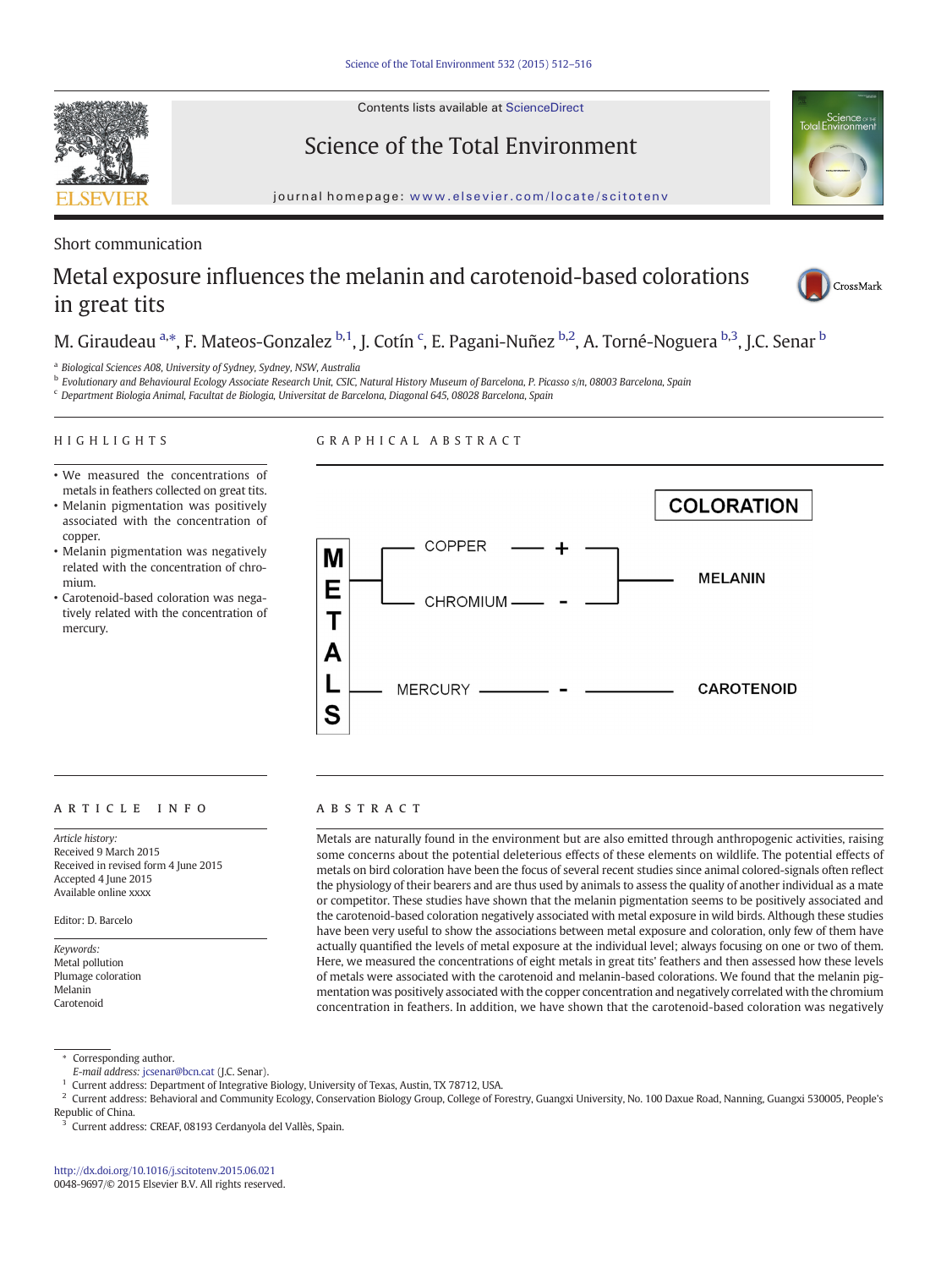associated with the feather's mercury concentration. This study is the first one to identify some metals that might affect positively and negatively the deposition of melanin and carotenoid into the plumage of wild birds. © 2015 Elsevier B.V. All rights reserved.

#### 1. Introduction

Metals are naturally found in the environment [\(Nriagu, 1989\)](#page-4-0) but are also emitted through anthropogenic activities ([Azimi et al., 2005;](#page-3-0) [Roux and Marra, 2007\)](#page-3-0). As a consequence, the levels of metals have increased in urban areas raising some concerns about the potential deleterious effects of these elements on wildlife [\(Dauwe et al., 2004;](#page-3-0) [Hsu et al., 2006](#page-3-0)). Metals are commonly absorbed by wild animals through their diet and some of the metals (zinc, iron, copper, cobalt and manganese) are involved in the control of various metabolic and signaling pathways [\(Bogden and Klevay, 2000; Valko et al., 2005](#page-3-0)). However, at high concentrations, these metals are known to have toxic effects, partly by the induction of high levels of oxidative stress [\(Ercal et al., 2001\)](#page-3-0). Other metals like cadmium and lead do not have any known biological function but have various toxic effects ([Ercal](#page-3-0) [et al., 2001](#page-3-0)).

Animal colored-signals often reflect the recent nutrition, health, endocrinology, oxidative stress, or other resource-based attributes of their bearers [\(McGraw, 2006](#page-3-0)) and are thus involved in sexual contexts because they can be used by animals to assess the quality of another individual as a mate ([Hill, 2006\)](#page-3-0) or competitor ([Senar, 2006\)](#page-4-0). The potential effects of metals on animal coloration have been the focus of several studies in the last 15 years, with a special interest on the relationships between exposure to these metals and the deposition of the two most common pigments of the vertebrate tegument: the carotenoid and melanin pigments [\(Chatelain et al., 2014; Dauwe and](#page-3-0) [Eens, 2008; Geens et al., 2009; McGraw, 2003, 2007, 2008, Niecke](#page-3-0) [et al., 2003; Roulin et al., 2006\)](#page-3-0). So far, melanin pigmentation seems to be positively associated with metal exposure in wild birds since (1) more pigmented individual feral pigeons (Columba livia) are found in urban compared to rural environments [\(Jacquin et al.,](#page-3-0) [2013; Obukhova, 2007\)](#page-3-0), (2) darker feral pigeons had higher concentrations of zinc in their feathers compared to paler ones after one year in standardized conditions ([Chatelain et al., 2014](#page-3-0)), (3) copper deficiency influences plumage color in poultry species [\(Leeson, 2009; Leeson and Walsh, 2004\)](#page-3-0) and (4) melanin pigmentation in great tits (Parus major) increases along a gradient of metal pollution caused by a lead smelter in Belgium ([Dauwe and](#page-3-0) [Eens, 2008](#page-3-0)). Two main hypotheses have been proposed to explain this association. First, the tyrosinase enzyme activity, a crucial component of the melanogenesis process, might be stimulated in metal-rich environment due to its copper-containing molecular structure [\(McGraw, 2003; Prota, 1993](#page-3-0)). Second, highly pigmented individuals might be more able to store metals in feathers due to the capacity of melanin pigments to bind metal ions [\(Chatelain](#page-3-0) [et al., 2014; McGraw, 2003\)](#page-3-0).

To the contrary, the carotenoid-based coloration was negatively affected along the same gradient of metal pollution Belgium [\(Dauwe](#page-3-0) [and Eens, 2008; Eeva et al., 1998; Geens et al., 2009\)](#page-3-0) and in urban areas ([Isaksson et al., 2007\)](#page-3-0). In this case, the detrimental effect of metal exposure on coloration might be explained by a decrease in the dietary availability of carotenoid pigments in polluted environments [\(Isaksson and Andersson, 2007\)](#page-3-0) and/or the allocation of carotenoid pigment to the antioxidant and immune systems, at the detriment of coloration, since pollutants such as metals are known to induce oxidative stress in animals [\(Blount et al., 2003; Faivre et al., 2003; McGraw and](#page-3-0) [Ardia, 2003\)](#page-3-0).

Although the studies published on this topic have been very useful to show the associations between metal exposure and both melanin and carotenoid-based colorations, only few of them have actually quantified the levels of metal contamination at the individual level; always focusing on one or two metals ([Chatelain et al., 2014, Niecke et al. 2003, Roulin](#page-3-0) [et al. 2006](#page-3-0)). Here, we measured the concentrations of eight metals in great tits' feathers (metal concentrations in feathers are known to reflect blood metal levels during feather growth, [Burger and Gochfeld, 1992;](#page-3-0) [Janssens et al., 2001](#page-3-0)) and then assessed how these levels of metals were associated with the carotenoid and melanin based colorations, allowing us to determine which specific metals might have a positive or a negative effect on both colorations.

#### 2. Material and methods

#### 2.1. Field procedure

From 9th February to 6th May 2009, we use baited funnel traps to capture 32 great tits (13 females and 19 males) in city parks in Barcelona (Spain, see [Björklund et al. \(2010\)](#page-3-0) for a detailed description of the parks). At capture, sex and age were determined according to [Svensson \(1992\)](#page-4-0) and the second left and right outermost tail rectrices (R5 and L5) were collected for later analyses of pollutant levels (see below). Feathers were stored in dry and dark conditions in individually marked polyethylene bags.

We also photographed each bird to measure the size of the melaninbased black breast-tie using Image Tool 3.0© (University of Texas, USA, [Figuerola and Senar, 2000](#page-3-0)). We drew a line around the black-tie and then measured the black area within 3 cm, starting 2 cm after the junction of the black-tie and the white cheek ([Järvi and Bakken, 1984; Norris, 1990,](#page-3-0) [1993; Pöysä, 1988; Quesada and Senar, 2007; Wilson, 1992](#page-3-0)). The use of digital photography standardized to a metrical reference allowed a high repeatability in the measurement of the black-tie area [\(Figuerola and](#page-3-0) [Senar, 2000](#page-3-0)).

The breast carotenoid-based coloration (brightness, hue and chroma) was measured with a portable colorimeter Minolta CR200 (Minolta Corporation 1994). Three color measurements were taken at 90°, making contact with the surface of the feathers patch, and the mean was then calculated for each of the three components of the carotenoid-based coloration (brightness, hue and chroma). Repeatability of these measures was high ( $r_i = 0.85-0.92$ ,  $p < 0.001$ ) ([Figuerola et al.,](#page-3-0) [1999](#page-3-0)). Values of brightness, chroma and hue were collapsed into a single variable using a Principal Components Analysis. The first eigenvalue from PCA ( $\lambda = 1.89$ ) accounted for 63% of the variance in plumage coloration. The three values (brightness, hue and chroma) of plumage coloration loaded positively to the first component (PC1), with all the values  $>$  0.70 (Brightness = 0.79, Chroma = 0.72, Hue = 0.86). Hence, PC1 is hereafter called yellow coloration. We have shown elsewhere that there is no correlation between tie size and the carotenoid-based coloration in great tits ([Senar et al., 2003\)](#page-4-0).

#### 2.2. Trace element analysis

Feathers were first rinsed with a 0.25 M NaOH solution for 1 min and then with deionized water for another minute. Feathers (ca. 20 mg) were oven dried at  $60^{\circ}$  for 24 h and then digested in  $H_2NO_3$  (0.5 ml) and  $H_2O_2$  (0.5 ml) in Savilles Teflon digestion vessels for 12 h at 100 °C. Levels of mercury, copper, lead, chrome, arsenic, cadmium, antimony and zinc were measured using a ICP-MS Perkin Elmer ELAN 6000. Accuracy of analysis was checked by measuring certified reference tissue: human hair (BCR 397, Community Bureau of Reference, Commission of the European Communities). All trace element concentrations were expressed on a dry weight basis (ng·g<sup>-1</sup> dw). Mean recoveries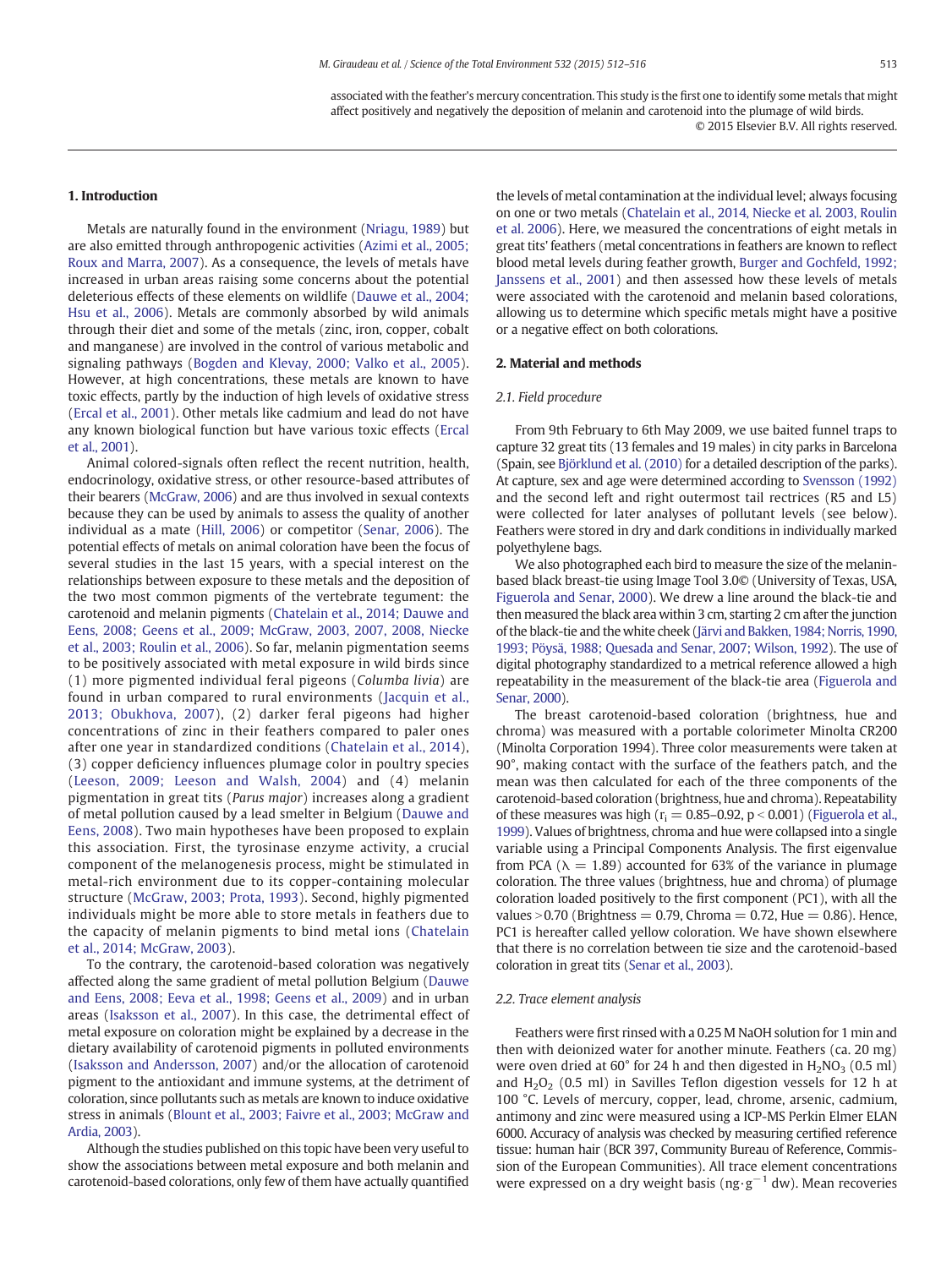ranged 96–100% for total mercury, selenium, copper, lead, chromium and arsenic; and no corrections were done. Analyses were performed at the Serveis Científico-Tècnics from Universitat de Barcelona (UB).

#### 2.3. Statistical methods

Values of trace element concentrations were routinely checked for normal distributions using Q–Q plots. Metal levels data were log transformed to meet the assumptions of parametric statistics. Variance inflation factor (VIF) was high  $(>3)$  for three of the elements (Cd, Pb, Sb), emphasizing the presence of colinearity and we thus assessed for potential relationships between metal concentration and coloration using ridge regression ([Hill and Lewicki, 2007; Press et al., 2007\)](#page-3-0).

Black tie size and yellow coloration were used as dependent variables, and the concentration of metals in feathers were our independent variables. Since sex and age could have an effect on our dependent variables ([Senar et al., 2003](#page-4-0)), we introduced sex and age as collateral variables, to control for their effect.We used stepwise backward selection to eliminate non-significant variables ( $p > 0.05$ ) in the final model. We used SPSS 15.0 and Statistica 9. The level of significance was fixed at 0.05.

#### 3. Results

The concentration of metals in feathers was not influenced by age (Wilk's test,  $F_{8,21} = 1.42$ ,  $p = 0.25$ ), but we found an effect of sex (sex: Wilk's test,  $F_{8,21} = 3.04$ ,  $p = 0.02$ ), which was restricted to zinc, males presented higher values of zinc than females ( $F_{1,28} = 18.2$ ,  $p < 0.001$ ).

We found that the sum of all the metals measured was positively correlated with tie size ( $F_{1,30} = 10.93$ ,  $p = 0.002$ ) but not with the carotenoid-based coloration ( $F_{1,30} = 2.07$ ,  $p = 0.16$ ).

When regressing tie size in relation to the concentration of heavy metals in feathers, we found that tie size was positively related to copper concentration in feathers and negatively associated to chromium concentration (Table 1, Fig. 1). We also found that the yellow breast coloration (PC1) was negatively correlated with the mercury concentration in feathers (Table 1, Fig. 2).

#### 4. Discussion

Metal exposure has been known to be positively associated with melanin pigmentation in birds ([Chatelain et al., 2014](#page-3-0) (zinc and lead), [Dauwe and Eens, 2008](#page-3-0) (along a metal pollution gradient), [McGraw,](#page-3-0) [2003, 2007](#page-3-0) (calcium), [2008, Niecke et al. 2003](#page-3-0) (calcium and zinc), [Roulin et al. 2006](#page-4-0) (calcium)) and here, we found a significant positive relation between the feather' copper concentration and the melaninbased coloration in great tits. This result supports the hypothesis proposed by [McGraw \(2003\)](#page-3-0) which stipulates that the tyrosinase enzyme might be stimulated in metal-rich environments due to its copper-containing molecular structure [\(Prota, 1993\)](#page-4-0); tyrosinase being a crucial component of the melanogenesis process where it catalyzes the oxidative conversion of tyrosine to the intermediate product,

Table 1 Results of the ridge regressions examining the relationships between metal exposure and coloration.

|            | Partial r |     | p    |
|------------|-----------|-----|------|
| Tie size   |           |     |      |
| Cu         | 0.49      | 3.0 | 0.01 |
| Cr         | $-0.39$   | 2.3 | 0.03 |
| Sex        | 0.83      | 7.8 | 0.00 |
| Yellow PC1 |           |     |      |
| Hg         | $-0.42$   | 2.5 | 0.02 |
| Sex        | 0.45      | 2.7 | 0.01 |



Fig. 1. Relationships between the feather (A) copper and (B) chromium concentrations and the size of the black tie. Residuals are presented to account for the effect of sex (A) and sex and copper levels (B) on tie size.

dopaquinone ([Hearing and Tsukamoto, 1991; Sanchez-Ferrer et al.,](#page-3-0) [1995\)](#page-3-0). Alternatively, our results might also be explained by an increased capacity to store copper in feathers in highly pigmented individuals due to the capacity of the melanin to bind metal ions [\(Chatelain et al., 2014;](#page-3-0) [McGraw, 2003\)](#page-3-0). However, under this last hypothesis, we predict that



Fig. 2. Relationships between the feather concentration of mercury and the plumage carotenoid-based coloration.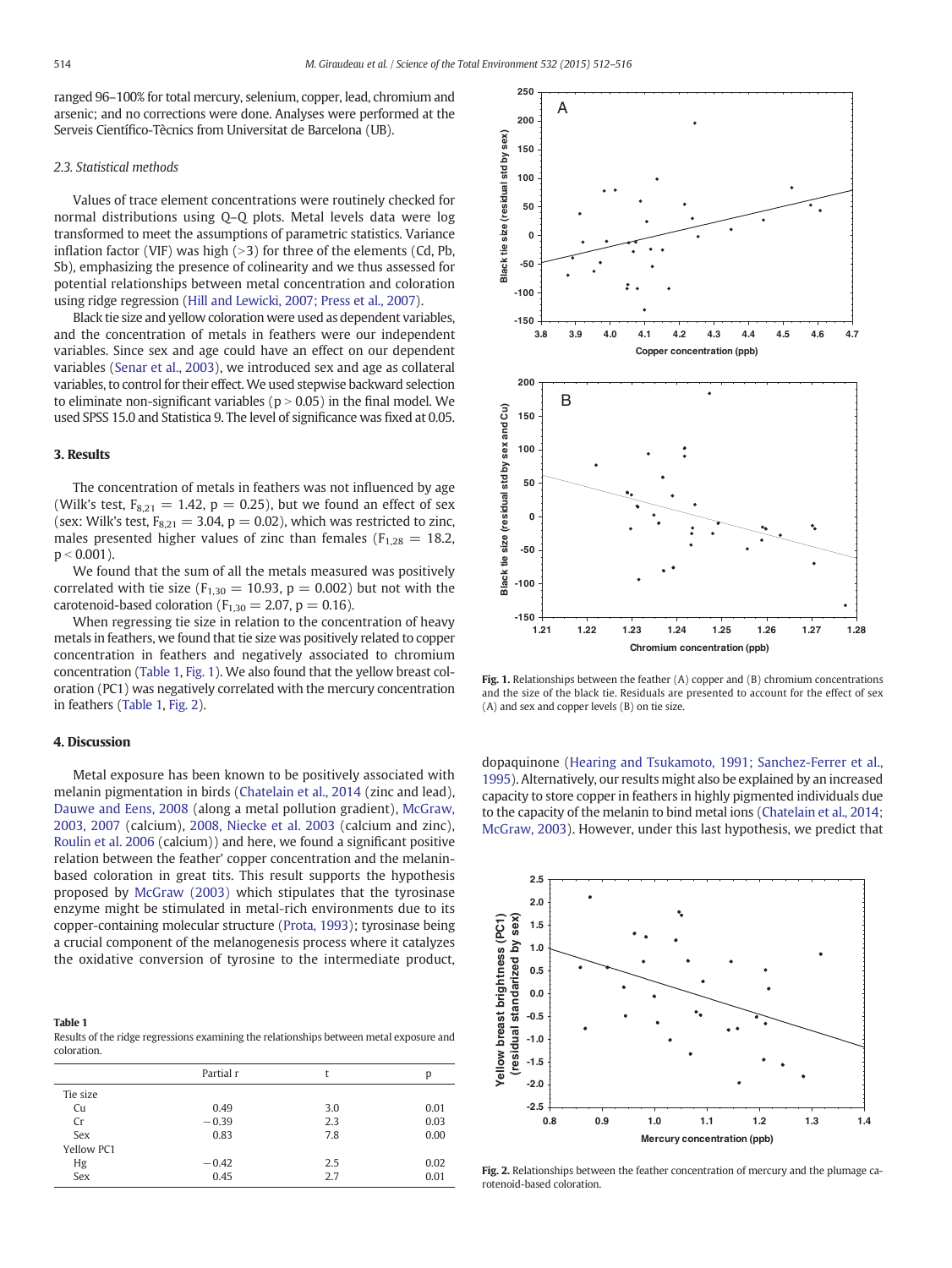<span id="page-3-0"></span>the binding property of the melanin would not only be directed toward the copper element and thus, more than one metal would be positively associated with the melanin pigmentation, which was not the case in our study. Inversely, our data also show that the melanin-based coloration was negatively associated with the feather concentration of chromium. Our study is the first one to show this negative association, but the physiological mechanisms by which this metal might alter the melanin pigmentation remain unexplored for the moment. Chromium can have mutagenic, teratogenic and carcinogenic effects and has the ability to produce reactive oxygen species at high concentrations (Koivula and Eeva, 2010; Stohs and Bagchi, 1995; Valko et al., 2005). In offspring black ducks (Anas rubripes), elevated levels of dietary chromium can alter the growth pattern and reduce survival (Eisler, 1986). Thus, the toxic effects of high levels of chromium are already known but future studies should experimentally test the potential effect of this element (at the concentration found in the wild) on the melanin coloration and on the physiological mechanisms known to influence the development of this coloration in birds (oxidative stress, testosterone (Galvan and Alonso-Alvarez, 2010), corticosterone [\(Roulin et al., 2008\)](#page-4-0)).

We have also shown for the first time a significant negative relationship between one of the metals measured, mercury, and the carotenoid-based coloration in a wild bird species. Our result is in accordance with the study of Geens et al. (2009) where a reduction of carotenoid-based coloration have been shown along a gradient of metal pollution in adult and nestling great tits. However, plasmatic carotenoid concentrations do not seem to be affected in metal polluted environments in the same species or others (Eeva et al., 2012), suggesting that the dietary availability of carotenoid is not reduced by metal pollution (but see also Isaksson and Andersson, 2007). The toxic effects of mercury on the neurology, physiology and reproduction of wild animals have been well documented in the literature (Depew et al., 2012; Wolfe et al., 1998). Interestingly, a positive correlation between mercury levels and oxidative stress related gene expression has been recently found in wild double-crested cormorant (Phalacrocorax auritus, Gibson et al., 2014), suggesting that carotenoids in the body may be drained to be used by the immune and/or antioxidant systems and thus comparatively less available for use in ornate coloration in birds exposed to high levels of mercury.

To conclude, our results agree with the general view that scarce transition and alkaline earth metals obtained from the diet could act as critical regulatory factors in the biosynthesis of melanin pigments (McGraw, 2003, 2006, 2008). However, it seems that the melanogenesis process is stimulated only by the copper element in great tits. In addition, we show for the first time that another metal, the chromium, can inversely be negatively associated with the melanin pigmentation. Finally, we have shown that the reduction of the carotenoid-based coloration in metal-contaminated areas might be explained by the toxic effect of mercury.

#### Acknowledgments

We thank Alex Roulin and Caroline Isaksson for comments on an earlier version of the paper. The present study was funded by Ministry of Economy and Competitivity, Spanish Research Council CGL2012- 38262 research project to JCS and by FPI grants BES2007-16320 to FMG and BES2010-040359 to EPN, from the Ministry of Science and Technology, Spanish Research Council. Birds were handled with the permission of the Catalan Ringing Office (ICO) and the Departament de Medi Ambient, Generalitat de Catalunya.

#### Appendix A. Supplementary data

Supplementary data to this article can be found online at [http://dx.](http://dx.doi.org/10.1016/j.scitotenv.2015.06.021) [doi.org/10.1016/j.scitotenv.2015.06.021.](http://dx.doi.org/10.1016/j.scitotenv.2015.06.021)

#### References

- Azimi, S., Rocher, V., Muller, M., Moilleron, R., Thevenot, D., 2005. [Sources, distribution](http://refhub.elsevier.com/S0048-9697(15)30218-7/rf0005) [and variability of hydrocarbons and metals in atmospheric deposition in an urban](http://refhub.elsevier.com/S0048-9697(15)30218-7/rf0005) [area \(Paris, France\). Sci. Total Environ. 337, 223](http://refhub.elsevier.com/S0048-9697(15)30218-7/rf0005)–239.
- Björklund, M., Ruiz, I., Senar, J.C., 2010. [Genetic differentiation in the urban habitat: the](http://refhub.elsevier.com/S0048-9697(15)30218-7/rf0010) great tits (Parus major[\) of the parks of Barcelona city. Biol. J. Linn. Soc. 99, 9](http://refhub.elsevier.com/S0048-9697(15)30218-7/rf0010)–19.
- Blount, J.D., Metcalfe, N.B., Birkhead, T.R., Surai, P.F., 2003. [Carotenoid modulation of](http://refhub.elsevier.com/S0048-9697(15)30218-7/rf0015) [immune function and sexual attractiveness in zebra](http://refhub.elsevier.com/S0048-9697(15)30218-7/rf0015) finches. Science 300, 125–127.
- Bogden, J.D., Klevay, L.M., 2000. [Clinical Nutrition of the Essential Trace Elements and](http://refhub.elsevier.com/S0048-9697(15)30218-7/rf0235) [Minerals. Humana Press, New Jersey, USA](http://refhub.elsevier.com/S0048-9697(15)30218-7/rf0235).
- Burger, J., Gochfeld, M., 1992. [Trace element distribution in growing feathers: additional ex](http://refhub.elsevier.com/S0048-9697(15)30218-7/rf0030)[cretion in feathers sheaths. Arch. Environ. Contam. Toxicol. 23, 105](http://refhub.elsevier.com/S0048-9697(15)30218-7/rf0030)–108.
- Chatelain, M., Gasparini, J., Jacquin, L., Frantz, A., 2014. [The adaptive function of melanin](http://refhub.elsevier.com/S0048-9697(15)30218-7/rf0035) [based plumage coloration to trace metals. Biol. Lett. 10, 20140164.](http://refhub.elsevier.com/S0048-9697(15)30218-7/rf0035)
- Dauwe, T., Eens, M., 2008. [Melanin- and carotenoid-dependent signals of great tits \(](http://refhub.elsevier.com/S0048-9697(15)30218-7/rf0045)Parus major[\) relate differently to metal pollution. Naturwissenschaften 95, 969](http://refhub.elsevier.com/S0048-9697(15)30218-7/rf0045)–973.
- Dauwe, T., Janssens, E., Kempenaers, B., Eens, M., 2004. [The effect of heavy metal exposure](http://refhub.elsevier.com/S0048-9697(15)30218-7/rf0040) [on egg size, eggshell thickness and the number of spermatozoa in blue tit](http://refhub.elsevier.com/S0048-9697(15)30218-7/rf0040) Parus caeruleus [eggs. Environ. Pollut. 129, 125](http://refhub.elsevier.com/S0048-9697(15)30218-7/rf0040)–129.
- Depew, D.C., Basu, N., Burgess, N.M., Campbell, L.M., Devlin, E.W., Drevnick, P.E., Hammerschmidt, C.R., Murphy, C.A., Sandheinrich, M.B., Wiener, JG., 2012. [Toxicity](http://refhub.elsevier.com/S0048-9697(15)30218-7/rf9000) of dietary methylmercury to fi[sh: derivation of ecologically meaningful threshold](http://refhub.elsevier.com/S0048-9697(15)30218-7/rf9000) [concentrations. Environmental toxicology and chemistry 31, 1536](http://refhub.elsevier.com/S0048-9697(15)30218-7/rf9000)–1547.
- Eeva, T., Lehikoinen, E., Rönkä, M., 1998. [Air pollution fades the plumage of the great tit.](http://refhub.elsevier.com/S0048-9697(15)30218-7/rf0050) [Funct. Ecol. 12, 607](http://refhub.elsevier.com/S0048-9697(15)30218-7/rf0050)–612.
- Eeva, T., Rainio, M., Kanerva, M., Salminen, J.P., 2012. [Plasma carotenoid levels are not](http://refhub.elsevier.com/S0048-9697(15)30218-7/rf0055) [directly related to heavy metal exposure or reproductive success in three insectivorous](http://refhub.elsevier.com/S0048-9697(15)30218-7/rf0055) [species. Environ. Toxicol. Chem. 31, 1363](http://refhub.elsevier.com/S0048-9697(15)30218-7/rf0055)–1369.
- Eisler, R., 1986. Chromium hazards to fi[sh, wildlife, and invertebrates: a synoptic review.](http://refhub.elsevier.com/S0048-9697(15)30218-7/rf0240) [U.S. Fish Wildl. Serv. Biol. Rep. 85 \(1.6\), 60.](http://refhub.elsevier.com/S0048-9697(15)30218-7/rf0240)
- Ercal, N., Gurer-Orhan, H., Aykin-Burns, N., 2001. [Toxic metals and oxidative stress part I:](http://refhub.elsevier.com/S0048-9697(15)30218-7/rf0060) [mechanisms involved in metal induced oxidative damage. Curr. Top. Med. Chem. 1,](http://refhub.elsevier.com/S0048-9697(15)30218-7/rf0060) [529](http://refhub.elsevier.com/S0048-9697(15)30218-7/rf0060)–539.
- Faivre, B., Grégoire, A., Préault, M., Cézilly, F., Sorci, G., 2003. [Immune activation rapidly](http://refhub.elsevier.com/S0048-9697(15)30218-7/rf0245) [mirrored in a secondary sexual trait. Science 300, 103](http://refhub.elsevier.com/S0048-9697(15)30218-7/rf0245).
- Figuerola, J., Pascual, J., Senar, J.C., 1999. [The use of a colorimeter in](http://refhub.elsevier.com/S0048-9697(15)30218-7/rf9250) field studies of Blue Tit [Parus caeruleus coloration. Ardea 87, 269](http://refhub.elsevier.com/S0048-9697(15)30218-7/rf9250)–275.
- Figuerola, J., Senar, J.C., 2000. [Measurement of plumage badges: an evaluation of methods](http://refhub.elsevier.com/S0048-9697(15)30218-7/rf0070) [used in the great tit](http://refhub.elsevier.com/S0048-9697(15)30218-7/rf0070) Parus major. Ibis 142, 482–484.
- Galvan, I., Alonso-Alvarez, C., 2010. [Yolk testosterone shapes the expression of a melanin](http://refhub.elsevier.com/S0048-9697(15)30218-7/rf0075)[based signal in great tits: an antioxidant-mediated mechanism? J. Exp. Biol. 213 \(18\),](http://refhub.elsevier.com/S0048-9697(15)30218-7/rf0075) [3127](http://refhub.elsevier.com/S0048-9697(15)30218-7/rf0075)–3130.
- Geens, A., Dauwe, T., Eens, M., 2009. Does anthropogenic [metal pollution affect](http://refhub.elsevier.com/S0048-9697(15)30218-7/rf0080) [carotenoid colouration, antioxidative capacity and physiological condition of](http://refhub.elsevier.com/S0048-9697(15)30218-7/rf0080) great tits (Parus major[\)? Comp. Biochem. Physiol., Part C: Toxicol. Pharmacol.](http://refhub.elsevier.com/S0048-9697(15)30218-7/rf0080) [150, 155](http://refhub.elsevier.com/S0048-9697(15)30218-7/rf0080)–163.
- Gibson, L.A., Lavoie, R.A., Bissegger, S., Campbell, L.M., Langlois, V.S., 2014. [A positive](http://refhub.elsevier.com/S0048-9697(15)30218-7/rf0085) [correlation between mercury and oxidative stress-related gene expression \(GPX3](http://refhub.elsevier.com/S0048-9697(15)30218-7/rf0085) [and GSTM3\) is measured in female double-crested cormorant blood. Ecotoxicology](http://refhub.elsevier.com/S0048-9697(15)30218-7/rf0085) [23, 1004](http://refhub.elsevier.com/S0048-9697(15)30218-7/rf0085)–1014.
- Hearing, V.J., Tsukamoto, K., 1991. [Enzymatic control of pigmentation in mammals. FASEB](http://refhub.elsevier.com/S0048-9697(15)30218-7/rf0090) [5, 2902](http://refhub.elsevier.com/S0048-9697(15)30218-7/rf0090)–2909.
- Hill, G.E., 2006. [Female mate choice for ornamental coloration. In: Hill, G.E., McGraw, K.J.](http://refhub.elsevier.com/S0048-9697(15)30218-7/rf5090) [\(Eds.\), Bird coloration\(vol 2\). Havard University press, Cambridge, MA, pp. 137](http://refhub.elsevier.com/S0048-9697(15)30218-7/rf5090)–201.
- Hill, T., Lewicki, P., 2007. [STATISTICS: Methods and Applications. StatSoft, Tulsa, USA.](http://refhub.elsevier.com/S0048-9697(15)30218-7/rf0250) Hsu, M.J., Selvaraj, K., Agoramoorthy, G., 2006. [Taiwan's industrial heavy metal pollution](http://refhub.elsevier.com/S0048-9697(15)30218-7/rf0095)
- [threatens terrestrial biota. Environ. Pollut. 143, 327](http://refhub.elsevier.com/S0048-9697(15)30218-7/rf0095)–334. Isaksson, C., Andersson, S., 2007. [Carotenoid diet and nestling provisioning in urban and](http://refhub.elsevier.com/S0048-9697(15)30218-7/rf0105)
- rural great tits Parus major[. J. Avian Biol. 38, 564](http://refhub.elsevier.com/S0048-9697(15)30218-7/rf0105)–572. Isaksson, C., McLaughlin, P., Monaghan, P., Andersson, S., 2007. [Carotenoid pigmentation](http://refhub.elsevier.com/S0048-9697(15)30218-7/rf0100)
- does not refl[ect total non-enzymatic antioxidant activity in plasma of adult and nestling](http://refhub.elsevier.com/S0048-9697(15)30218-7/rf0100) great tits, Parus major[. Funct. Ecol. 21, 1123](http://refhub.elsevier.com/S0048-9697(15)30218-7/rf0100)–1129.
- Jacquin, L., Recapet, C., Prevot-Julliard, A., Leboucher, G., Lenouvel, P., Erin, N., Corbel, H., Frantz, A., Gasparini, J., 2013. [A potential role for parasites in the maintenance of](http://refhub.elsevier.com/S0048-9697(15)30218-7/rf0110) [color polymorphism in urban birds. Oecologia 173, 1089](http://refhub.elsevier.com/S0048-9697(15)30218-7/rf0110)–1099.
- Janssens, E., Dauwe, T., Bervoets, L., Eens, M., 2001. [Heavy metals and selenium in feathers](http://refhub.elsevier.com/S0048-9697(15)30218-7/rf0115) of great tits (Parus major[\) along a pollution gradient. Environ. Toxicol. Chem. 20](http://refhub.elsevier.com/S0048-9697(15)30218-7/rf0115)  $(2815 - 1820)$
- Järvi, T., Bakken, M., 1984. [The function of the variation in the breast stripe of the great tit](http://refhub.elsevier.com/S0048-9697(15)30218-7/rf0120) (Parus major[\). Anim. Behav. 832, 590](http://refhub.elsevier.com/S0048-9697(15)30218-7/rf0120)–596.
- Koivula, M.J., Eeva, T., 2010. [Metal-related oxidative stress in birds. Environ. Pollut. 158,](http://refhub.elsevier.com/S0048-9697(15)30218-7/rf0125) [2359](http://refhub.elsevier.com/S0048-9697(15)30218-7/rf0125)–2370.
- Leeson, S., 2009. [Copper metabolism and dietary needs. Worlds Poult. Sci. J. 65, 353](http://refhub.elsevier.com/S0048-9697(15)30218-7/rf0130)–366. Leeson, S., Walsh, T., 2004. [Feathering in commercial poultry. I. Feather growth and](http://refhub.elsevier.com/S0048-9697(15)30218-7/rf0135) [composition. Worlds Poult. Sci. J. 60, 42](http://refhub.elsevier.com/S0048-9697(15)30218-7/rf0135)–51.
- McGraw, K.J., 2003. [Melanins, metals, and mate quality. Oikos 102, 402](http://refhub.elsevier.com/S0048-9697(15)30218-7/rf0140)–406.
- McGraw, K.J., 2006. [The mechanics of carotenoid coloration in birds. In: Hill, G.E., McGraw,](http://refhub.elsevier.com/S0048-9697(15)30218-7/rf0255) [K.J. \(Eds.\), Bird Coloration. I. Mechanisms and Measurements. Harvard University](http://refhub.elsevier.com/S0048-9697(15)30218-7/rf0255) [Press, Cambridge, MA, pp. 177](http://refhub.elsevier.com/S0048-9697(15)30218-7/rf0255)–242.
- McGraw, K.J., 2007. Dietary mineral content infl[uences the expression of melanin-based](http://refhub.elsevier.com/S0048-9697(15)30218-7/rf0145) [ornamental coloration. Behav. Ecol. 18, 137](http://refhub.elsevier.com/S0048-9697(15)30218-7/rf0145)–142.
- McGraw, K.J., 2008. [An update of the honesty of melanin-based color signals in birds.](http://refhub.elsevier.com/S0048-9697(15)30218-7/rf0150) [Pigment Cell Melanoma Res. 21, 133](http://refhub.elsevier.com/S0048-9697(15)30218-7/rf0150)–138.
- McGraw, K.J., Ardia, D.R., 2003. [Carotenoids, immunocompetence, and the information](http://refhub.elsevier.com/S0048-9697(15)30218-7/rf0155) [content of sexual colors: an experimental test. Am. Nat. 162, 704](http://refhub.elsevier.com/S0048-9697(15)30218-7/rf0155)–712.